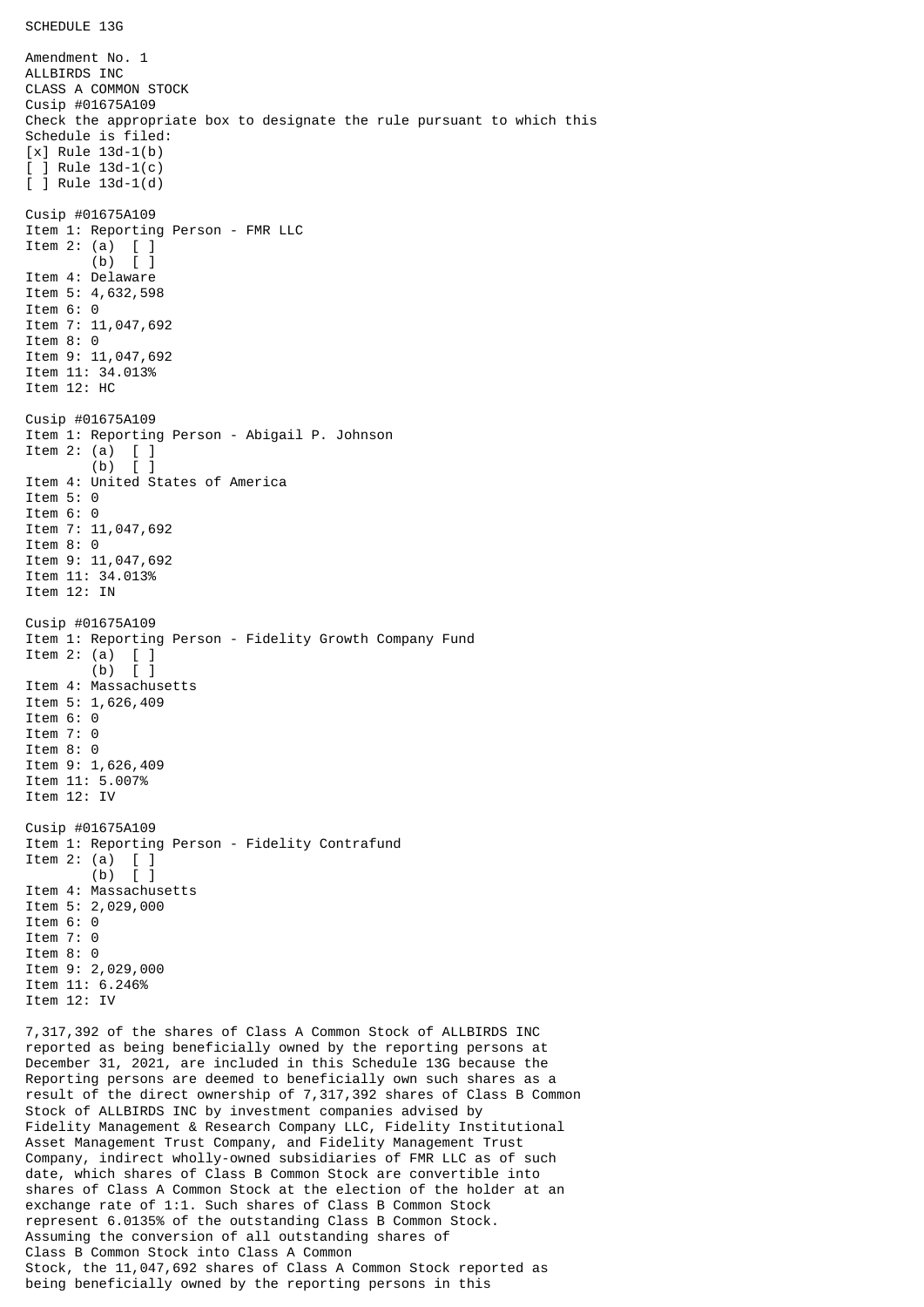Class A Common Stock. Item 1(a). Name of Issuer: ALLBIRDS INC Item 1(b). Address of Issuer's Principal Executive Offices: 730 MONTGOMERY STREET SAN FRANCISCO, CA 94111 USA Item 2(a). Name of Person Filing: FMR LLC Item 2(b). Address or Principal Business Office or, if None, Residence: 245 Summer Street, Boston, Massachusetts 02210 Item 2(c). Citizenship: Not applicable Item 2(d). Title of Class of Securities: CLASS A COMMON STOCK Item 2(e). CUSIP Number: 01675A109 Item 3. This statement is filed pursuant to Rule 13d-1(b) or 13d-2(b) or (c) and the person filing, FMR LLC, is a parent holding company in accordance with Section 240.13d-1(b)(1)(ii)(G). (Note: See Exhibit A). Item 4. Ownership (a) Amount Beneficially Owned: 11,047,692 (b) Percent of Class: 34.013% (c) Number of shares as to which such person has: (i) sole power to vote or to direct the vote: 4,632,598 (ii) shared power to vote or to direct the vote: 0 (iii) sole power to dispose or to direct the disposition of: 11,047,692 (iv) shared power to dispose or to direct the disposition of: 0 7,317,392 of the shares of Class A Common Stock of ALLBIRDS INC reported as being beneficially owned by the reporting persons at December 31, 2021, are included in this Schedule 13G because the Reporting persons are deemed to beneficially own such shares as a result of the direct ownership of 7,317,392 shares of Class B Common Stock of ALLBIRDS INC by investment companies advised by Fidelity Management & Research Company LLC, Fidelity Institutional Asset Management Trust Company, and Fidelity Management Trust Company, indirect wholly-owned subsidiaries of FMR LLC as of such date, which shares of Class B Common Stock are convertible into shares of Class A Common Stock at the election of the holder at an exchange rate of 1:1. Such shares of Class B Common Stock represent 6.0135% of the outstanding Class B Common Stock. Assuming the conversion of all outstanding shares of Class B Common Stock into Class A Common Stock, the 11,047,692 shares of Class A Common Stock reported as being beneficially owned by the reporting persons in this Schedule 13G would represent 7.5233% of the outstanding Class A Common Stock.

Schedule 13G would represent 7.5233% of the outstanding

Item 5. Ownership of Five Percent or Less of a Class.

Not applicable.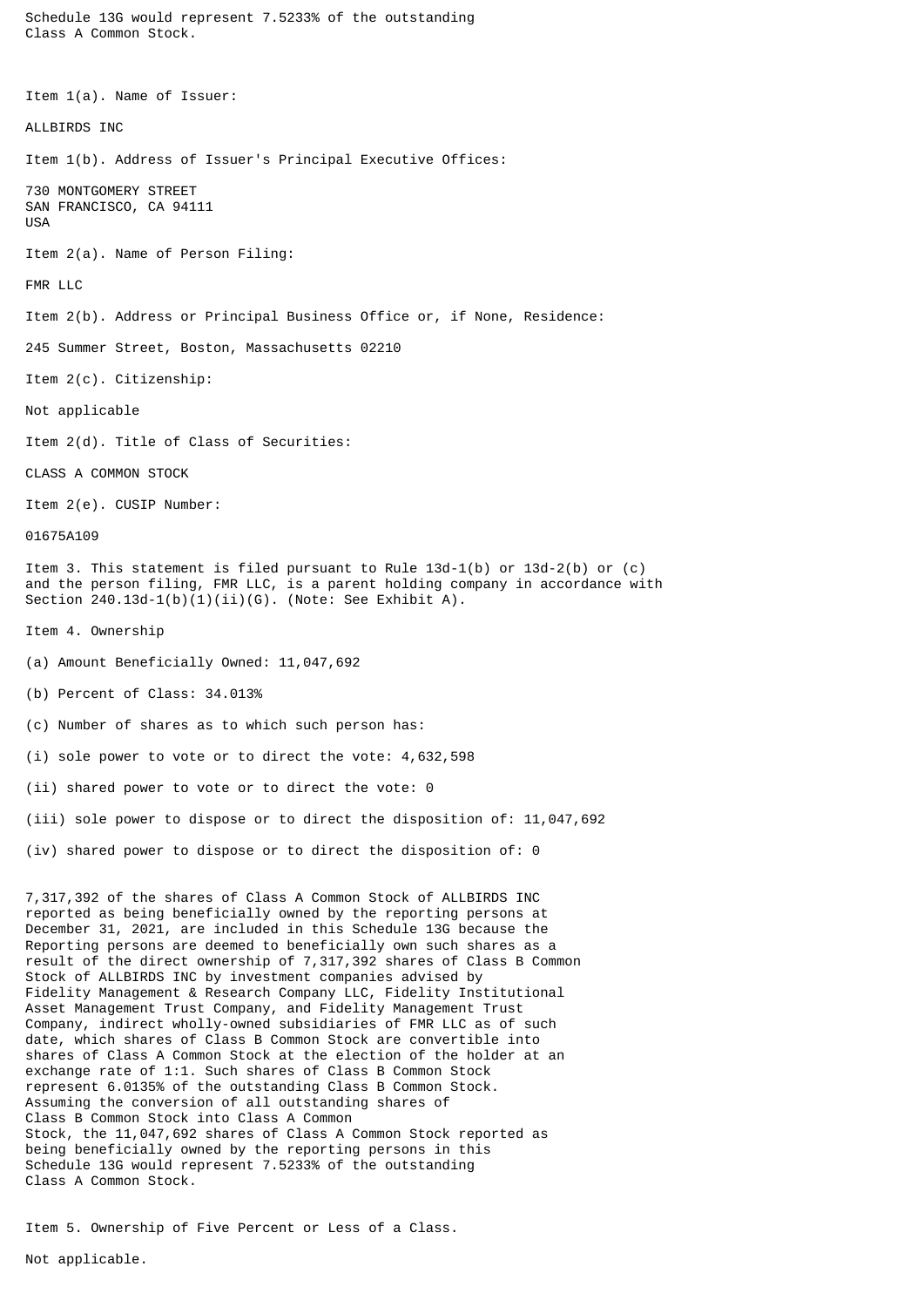Item 6. Ownership of More than Five Percent on Behalf of Another Person.

One or more other persons are known to have the right to receive or the power to direct the receipt of dividends from, or the proceeds from the sale of, the CLASS A COMMON STOCK of ALLBIRDS INC. No one other person's interest in the CLASS A COMMON STOCK of ALLBIRDS INC is more than five percent of the total outstanding CLASS A COMMON STOCK.

Item 7. Identification and Classification of the Subsidiary Which Acquired the Security Being Reported on By the Parent Holding Company.

See attached Exhibit A.

Item 8. Identification and Classification of Members of the Group.

Not applicable.

Item 9. Notice of Dissolution of Group.

Not applicable.

Item 10. Certifications.

By signing below I certify that, to the best of my knowledge and belief, the securities referred to above were acquired and are held in the ordinary course of business and were not acquired and are not held for the purpose of or with the effect of changing or influencing the control of the issuer of the securities and were not acquired and are not held in connection with or as a participant in any transaction having that purpose or effect.

Signature

After reasonable inquiry and to the best of my knowledge and belief, I certify that the information set forth in this statement is true, complete and correct.

February 8, 2022 Date

/s/ Kevin M. Meagher Signature

Kevin M. Meagher Duly authorized under Power of Attorney effective as of September 28, 2018, by and on behalf of FMR LLC and its direct and indirect subsidiaries\*

\* This power of attorney is incorporated herein by reference to Exhibit 24 to the Schedule 13G filed by FMR LLC on October 9, 2018, accession number: 0000315066-18-002414.

Exhibit A

Pursuant to the instructions in Item 7 of Schedule 13G, the following table lists the identity and Item 3 classification, if applicable, of each relevant entity that beneficially owns shares of the security class being reported on this Schedule 13G.

Entity ITEM 3 Classification

Fidelity Institutional Asset Management Trust Company BK Fidelity Management & Research Company LLC \* IA Fidelity Management Trust Company \* BK Strategic Advisers LLC IA

\* Entity beneficially owns 5% or greater of the outstanding shares of the security class being reported on this Schedule 13G.

Abigail P. Johnson is a Director, the Chairman and the Chief Executive Officer of FMR LLC.

Members of the Johnson family, including Abigail P. Johnson, are the predominant owners, directly or through trusts, of Series B voting common shares of FMR LLC, representing 49% of the voting power of FMR LLC. The Johnson family group and all other Series B shareholders have entered into a shareholders' voting agreement under which all Series B voting common shares will be voted in accordance with the majority vote of Series B voting common